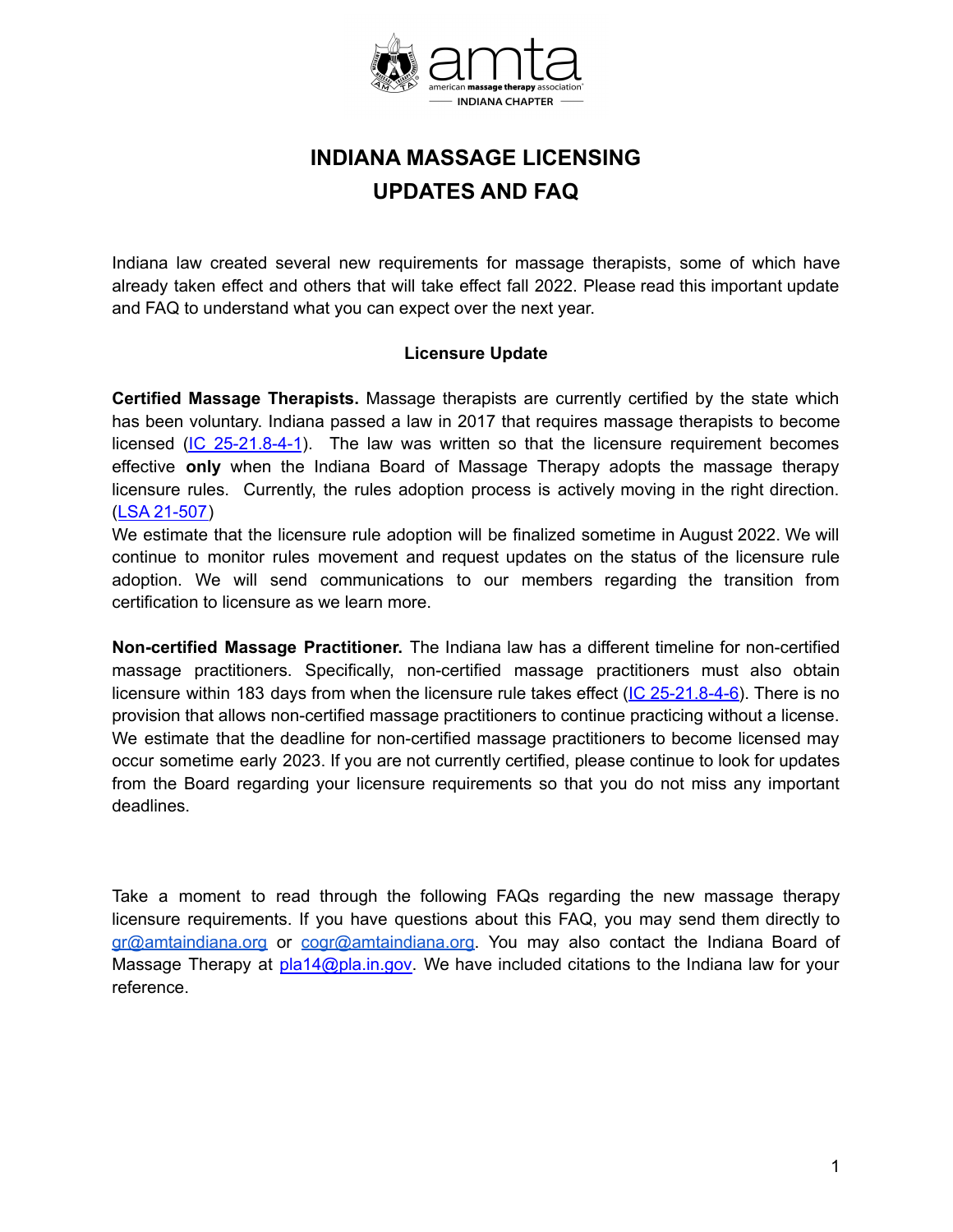

# **Frequently Asked Questions**

# **Q. Do I have to apply to become licensed if I am currently certified?**

**A.** Under Indiana law, if you are currently certified, you will automatically be considered licensed under the new law once the licensure rule becomes effective. You will not need to submit a licensure application or pay any fees. IC [25-21.8-4-6\(a\)](http://iga.in.gov/legislative/laws/2021/ic/titles/25#25-21.8).

# **Q. If I have been doing massage without a certification what will I need to do?**

**A.** If you are not currently certified, you will need to apply for a massage therapy license within 183 days of the licensure rule's effective date. You may continue practicing massage therapy without a license within this 183-day period. IC [25-21.8-4-6\(b\)](http://iga.in.gov/legislative/laws/2021/ic/titles/25#25-21.8).

# **Q: I was never certified, my school is closed. What can I do?**

**A:** One of two entities may have your transcripts depending on the year the school closed. Office for Careeer and Technical Schools <https://www.in.gov/bpe/closed-institutions-and-student-records/a/> The Board of Proprietary Education <https://www.in.gov/dwd/files/Defunct-Institution-List.pdf>

To request your transcripts:

Indiana State Archives, 6440 E. 30th St., Indianapolis, IN. 46219 Feel Free to call 317-591-5222 or 317-232-3380 For more information go to the [https://www.in.gov/iara/transcripts/](https://www.in.gov/iara/transcripts/%20) website.

### **Q. What is the licensing rule's effective date?**

**A.** This is currently unknown. Under Indiana law, administrative rules take effect within 30 days of the final rule being published with the Indiana Register. The final rule is not published with the Indiana Register until after the Governor has approved it. We will know the licensure rule's effective date once it is filed with the Indiana Register. You can view the status of the rule on the Indiana [Register](http://iac.iga.in.gov/iac/irtoc.htm?lsayear=21&lsadoc=507&view=list&ldn=Y). Document number 21-507

# **Q. When does my new license expire?**

**A:** Indiana law states that your new license will have the same expiration date as your existing certification. IC [25-21.8-4-6\(a\)](http://iga.in.gov/legislative/laws/2021/ic/titles/025/#25-21.8-4-6). The license will continue to be renewed every four years. IC [25-21.8-6-1.](http://iga.in.gov/legislative/laws/2021/ic/titles/25#25-21.8) The next renewal date for massage therapists is May 2025.

### **Q. Will we have to pay more to apply for a massage therapy license?**

**A:** Currently, no. The fees for licensure are provided in existing massage therapy rules 847 IAC [2-1-1](http://iac.iga.in.gov/iac/T08470/A00020.PDF?) and the licensure rule did not change those fees.

Those fees are: (1) \$100 for new applications; (2) \$150 for renewals; and (3) \$10 verification.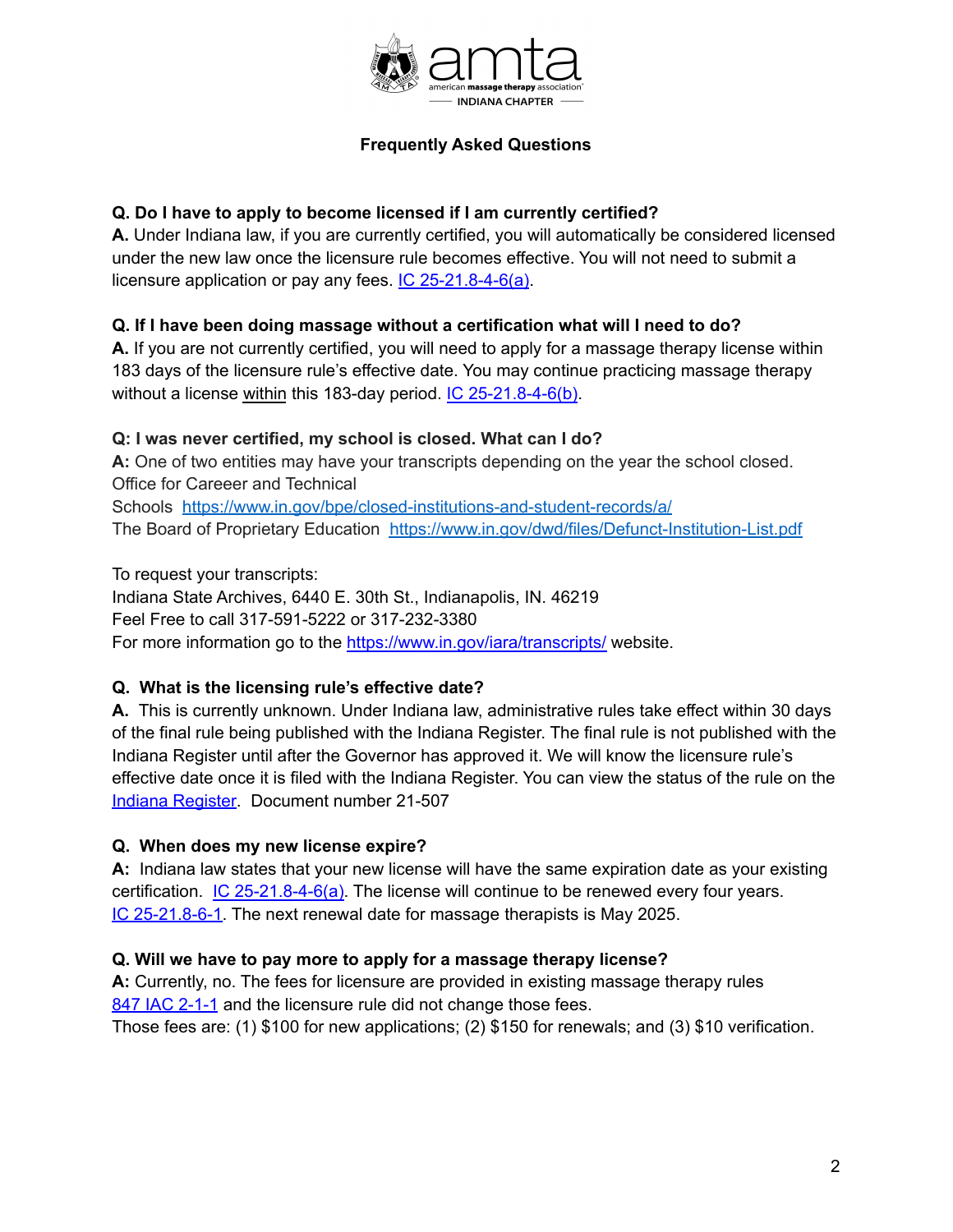

# **Q. Will I need to start enrolling in Continuing Education courses?**

**A:** Yes. The Indiana law requires massage therapists to demonstrate that they have completed 24 hours of continuing education (2 of which must be ethics/boundaries/safety) IC [25-21.8-6-2\(2\)](http://iga.in.gov/legislative/laws/2021/ic/titles/25#25-21.8).

These hours of continuing education are not retroactive and must be obtained within the quadrennial renewal period. They may not be carried over to a future renewal.

Note that AMTA membership requires 48 continuing education hours every 4 years.

# **Q. How many hours will I need to submit for 2025 license renewal?**

**A.** The massage therapy licensure rule requires different continuing education hours depending on the amount of time your license was active 847 IAC [1-5-1\(c](http://iac.iga.in.gov/iac/20220105-IR-847210507PRA.xml.pdf)). If a license is valid for:

- 12 months or less, no continuing education activity is required;
- 13 to 24 months, 12 hours are required;
- 25 months to 36 months, 18 hours are required  $*$
- 37 months to 48 months, 24 hours are required;

### **Q. What courses satisfy the Continuing Education requirement?**

**A.** The licensure rule defines the types of continuing education subjects that may satisfy the continuing education requirement 847 IAC [1-5-2](http://iac.iga.in.gov/iac/20220105-IR-847210507PRA.xml.pdf).

### **Q. Why do we need to be licensed?**

**1) Indiana** law now requires massage therapists to be licensed. Unlicensed massage therapists cannot practice massage therapy in Indiana once the licensure rules take effect, and those who violate this law may commit a Class C misdemeanor and be subject to discipline. IC [25-21.8-7](http://iga.in.gov/legislative/laws/2021/ic/titles/25#25-21.8).

Maintaining licensure is necessary to: (1) meet insurance company credentialing requirements; (2) protect the industry from non-licensed massage practitioners; and (3) give the state jurisdiction to discipline non-licensed massage practitioners..

# **Q. Why was a provision made for non-certified therapists to become licensed with less massage school training?**

**A.** Certification in Indiana has been voluntary and the requirement for minimum hours of education included 500 hours of education. The new law requires licensure to practice and increased the minimum education hours to 625 hours.

As a courtesy to uncertified therapists, a clause was placed in the law allowing those practitioners to become licensed.  $IC$  [25-21.8-4-6\(b\)](http://iga.in.gov/legislative/laws/2021/ic/titles/25#25-21.8) and  $IC$  [25-21.8-4-2\(c\)](http://iga.in.gov/legislative/laws/2021/ic/titles/25#25-21.8)

# **Q. What should I do if I am graduating?**

**A.** Your school will walk you through the steps to apply for licensure. You do not need to wait to apply.